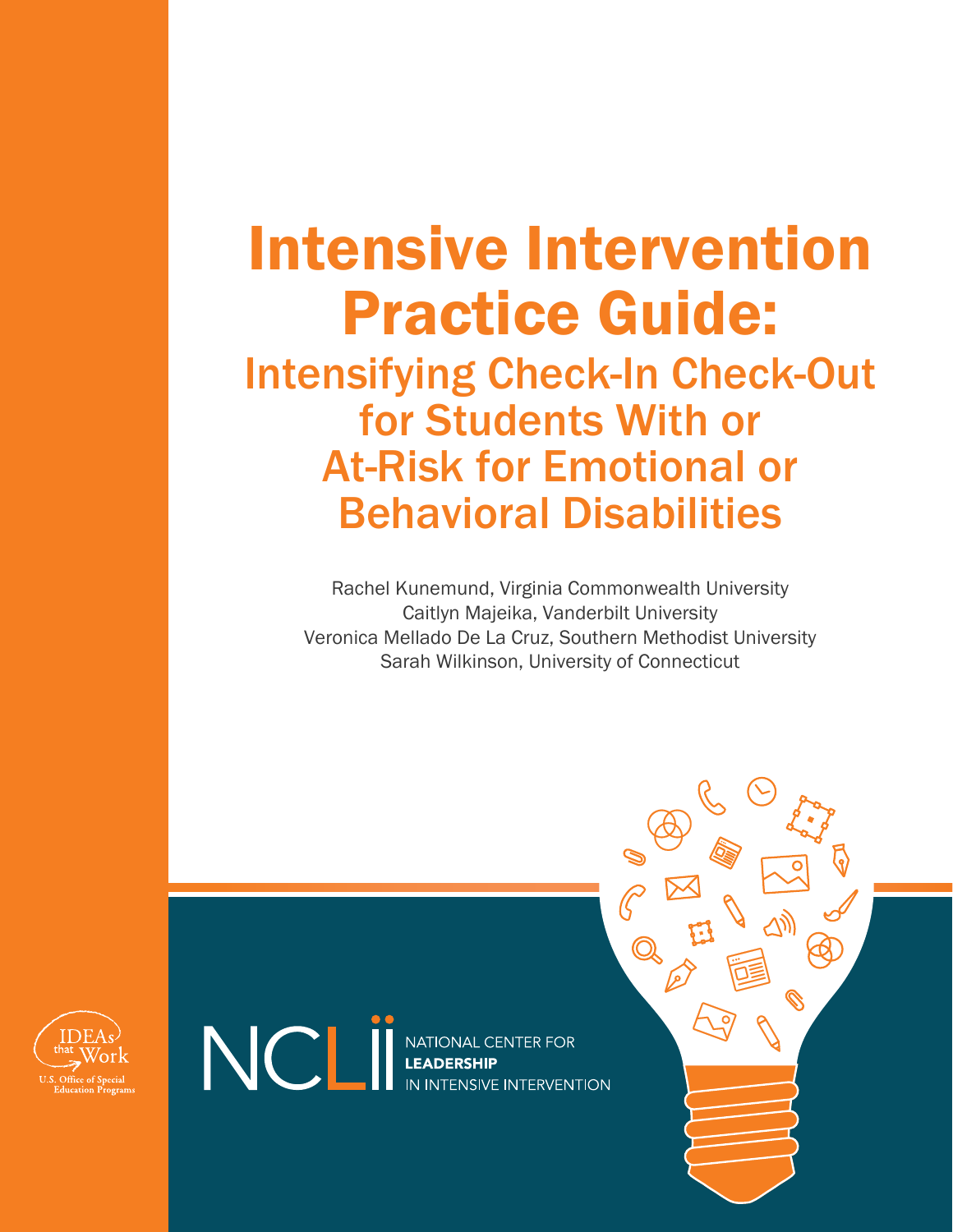This project was supported in part by Grant H325H140001 from the U.S. Department of Education, Office of Special Education Programs (OSEP). Opinions expressed herein are those of the authors and do not necessarily represent the position of the U.S. Department of Education, and no official endorsement by it should be inferred.

This product is public domain. Authorization to reproduce it in whole or in part is granted. Although permission to reprint this publication is not necessary, the citation should be: Kunemund, R., Majeika, C., Mellado De La Cruz, V., & Wilkinson, S. (2017). Practice Guide: Check-In Check-Out for Students with or at-risk for Emotional or Behavioral Disabilities. Washington, DC: US Department of Education, Office of Special Education Programs.

Summer 2016

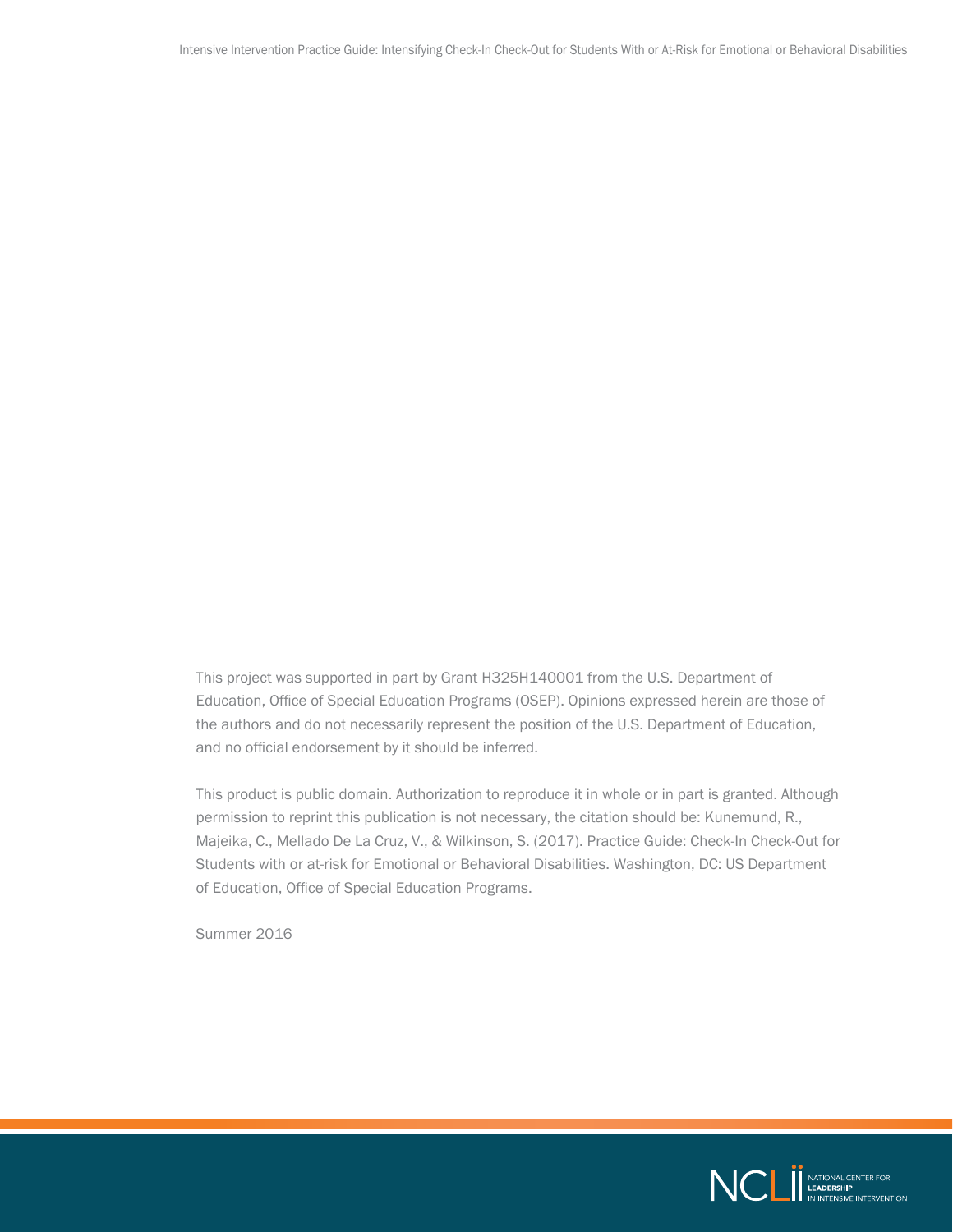## **Contents**

| For Whom Is Intensified Check-in Check-out Intended?  4   |  |
|-----------------------------------------------------------|--|
|                                                           |  |
|                                                           |  |
| How Adequate Is The Research Base On Intensified CICO?  8 |  |
|                                                           |  |
|                                                           |  |
|                                                           |  |
|                                                           |  |
|                                                           |  |
|                                                           |  |
|                                                           |  |

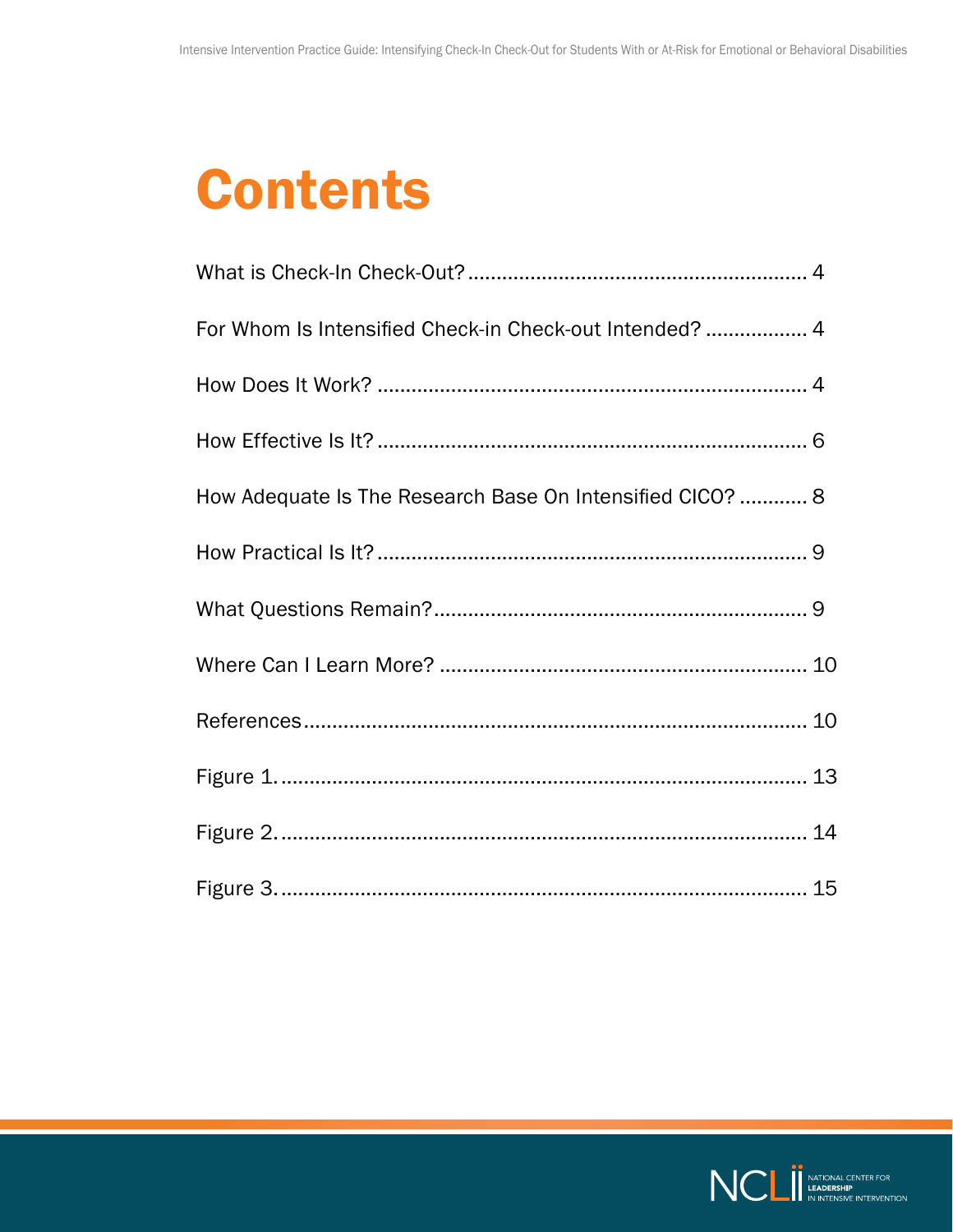#### <span id="page-3-0"></span>What is Check-In Check-Out?

Check-In Check-Out (CICO), or the Behavioral Education Program (BEP), is one example of a targeted (i.e., Tier 2) intervention used within a system of school-wide positive behavior supports (SWPBS). The core components of CICO include: (a) an adult monitor, (b) daily communication between adult monitor, teachers, parents, and students, (c) frequent behavioral feedback through the Daily Progress Report (DPR), and (d) reinforcement for appropriate behavior (Crone, Hawken, & Horner, 2010). CICO is typically implemented by school staff (i.e., teachers, paraprofessionals, or coaches) and is regularly monitored by a school's behavior, SWPBS, or CICO team. Members of this team may include administrators, school psychologists, or behavior specialists.

### For Whom Is Intensified Check-in Check-out Intended?

CICO was designed to reduce the frequency and severity of problem behavior among students who did not respond to Tier 1 interventions. Due to the nature of the procedural components and continual access to teachers and monitors, CICO has been most successful for students with problem behavior maintained by adult attention (McIntosh, Campbell, Carter, & Rossetto Dickey, 2009). For example, Campbell and Anderson (2011) suggest scheduled interactions with a teacher that end on a positive note may reduce the effectiveness of teacher attention as a reinforcer for problem behavior during class. Students with behavior maintained by other functions (e.g., escape-maintained) may not respond if CICO is not modified. As a result, researchers have successfully adapted CICO for students who are nonresponsive to the traditional procedures (March & Horner, 2002). This practice alert addresses the use of intensified check-in check-out for situations in which students do not respond to the standard version.

### How Does It Work?

#### Standard Check-In Check-Out

Two cornerstones of CICO are adult attention and feedback, which are integrated throughout CICO procedures. Each school day begins with a student check-in with a designated adult monitor. At check-in, the monitor provides each student with a DPR, helps set the daily goal, and plans the reinforcer to be earned for meeting that goal. Choosing a preferred reinforcer (e.g., computer time, lunch with a friend, tangible item) provides a built-in opportunity to individualize CICO. The DPR is a sheet of paper, typically aligned with the school-wide behavioral expectations (See Figures 1-3; Everett, Sugai, Fallon, Simonsen, & O'Keefe, 2011). For guidance on daily goals and other details

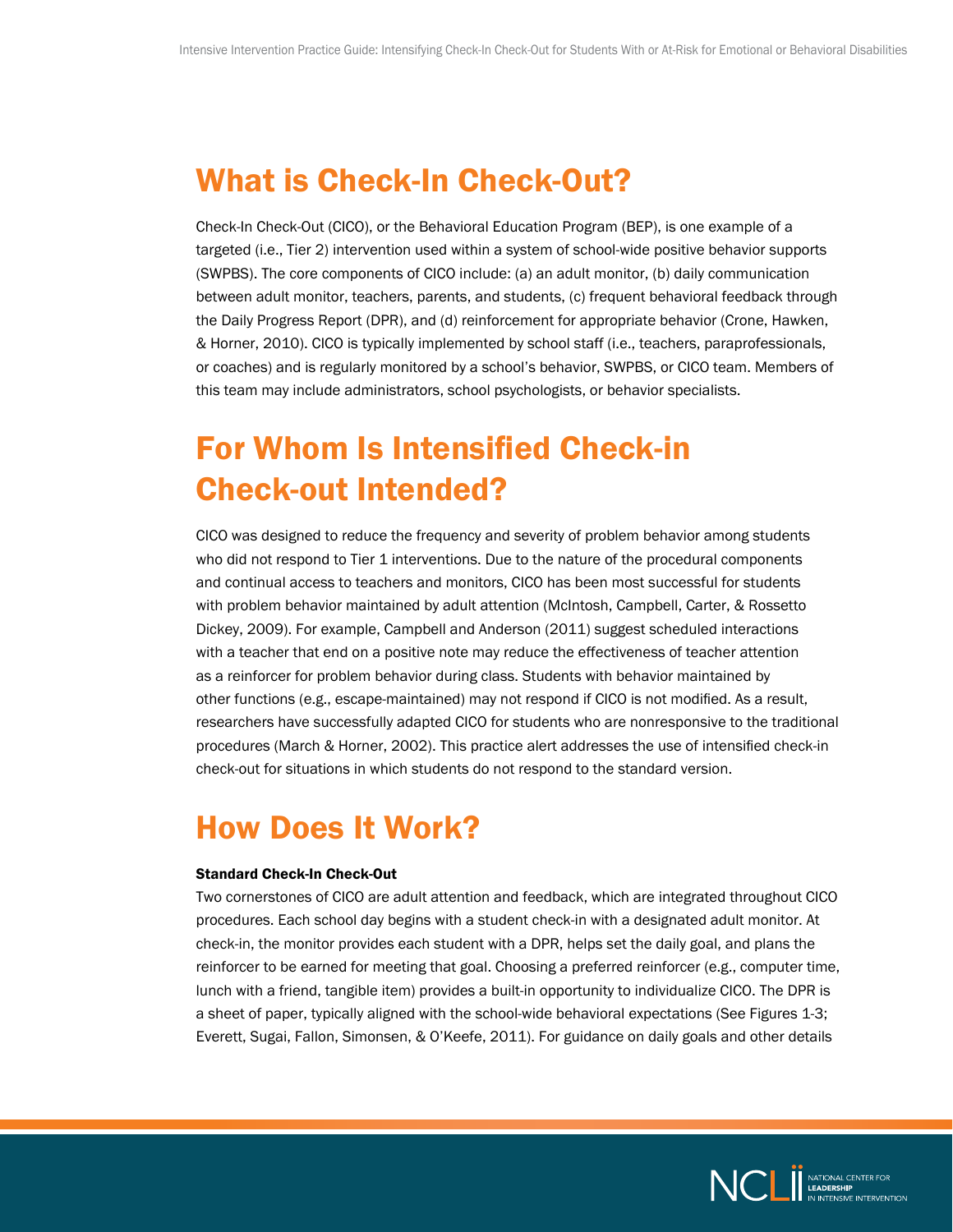of CICO, see the resources section at [www.pbis.org.](http://www.pbis.org) After each class period, teachers share verbal and written feedback with the student and award points based on how well the student's behavior aligned with school-wide expectations. At the end of the day, students check out with the adult monitor. During check-out, the monitor tallies the points to determine if the student met the daily goal. Students bring the DPR home and return it the next day with a parent signature.

#### Intensified Check-In Check-Out

Generally speaking, intensified CICO has taken the form of "dosage" increases, modifications to standard components, or supplemental targeted components. One way to intensify CICO is by increasing the frequency of standard components, such as opportunities to earn reinforcers or meetings with adult monitors (Boden, Ennis, & Jolivette, 2012; Swoszowski, McDaniel, Jolivette, & Melius, 2013). For example, Swoszowski (2014) explains some students may benefit from an additional opportunity for adult attention or reinforcement when they have an additional checkup midday ("check-in/check-up/check-out"; CICUCO). It is also possible, however, that students respond well to additional meetings because more frequent prompts for expected behavior and problem solving facilitate both learning and successful performance.

Another method to modify CICO is related to evidence that standard CICO differentially benefits students based on the function of their behavior (e.g., to escape academic tasks or to access peer or adult attention; Ennis, Jolivette, Swoszowski, & Johnson, 2012; Hawken, O'Neill, & MacLeod, 2011). Evidence suggests this method of intensification uses Functional Behavioral Assessment (FBA) results in order to work; mere administration of FBA without subsequent changes to standard CICO may be insufficient for preventing problem behavior (Lane, Capizzi, Fisher, & Ennis, 2012; Swoszowski, Jolivette, Fredrick, & Heflin, 2012). Evidence of varied outcomes based on the function of student behavior suggests individualized CICO may work by changing antecedents or consequences (Ennis, et al., 2012; Hawken et al., 2011). For example, adding a process for student-requested breaks from schoolwork may render behavior meant to help a student avoid classwork useless (Boyd & Anderson, 2013; Kilgus, Fallon, & Feinberg, 2016). Kilgus and colleagues (2016) modified CICO for students with escape-maintained behavior by incorporating a "bonus clause" whereby students could earn exemption from a supplemental academic task by meeting their daily point goal. For students with peer attention maintained problem behavior, adaptations may include checking out with a buddy or earning lunch with a friend (Campbell & Anderson, 2008). Function-based intensification addresses more types of student-classroom interactions than standard CICO.

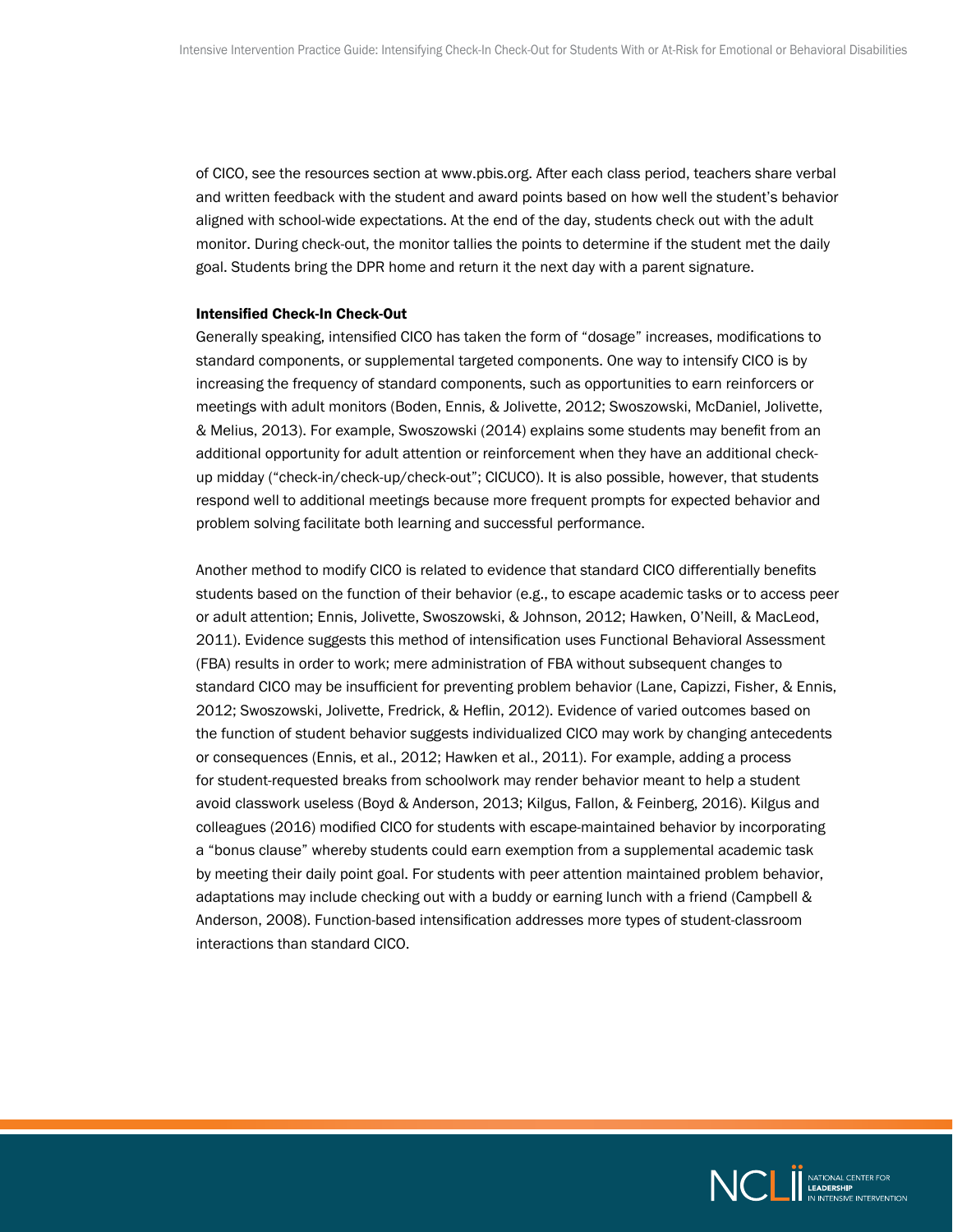<span id="page-5-0"></span>A final approach to intensification supplements CICO with an additional targeted intervention. This approach targets specific skills based on failed screening items or by domain-relevant skills more broadly. For example, Ross and Sabey (2015) added a social skills training program for students nonresponsive to typical CICO. Similarly, Collins, Gresham, and Dart (2016) combined social skills training, peer-monitors, and CICO, creating a peer-mediated intervention with DPR goals focused on participants' specific social skills. Researchers have also explored supplements to CICO for students demonstrating internalizing behaviors. Cook and colleagues (2015) added general training on managing emotions via the Courage and Confidence Mentor Program (CCMP) prior to implementing CICO. In addition to addressing middle schoolers' problem behaviors through instruction, CCMP adult monitors provided mentoring along with supervison. A third example of supplementing CICO with an additional intervention can targeted skill in requesting breaks. Boyd and Anderson (2013) incorporated the "Breaks are Better" (BrB) intervention in conjunction with CICO. BrB helped students to ask for breaks during instruction. CICO teams might also consider pairing CICO with an intervention targeting attendance with students for whom escape related behaviors or disciplinary consequences interfere with program implementation and success (Ennis et al., 2012).

#### How Effective Is It?

Overall, standard protocol Tier 2 CICO appears to be an effective program for reducing rates of problem behaviors and is easily intensified for students who are nonresponsive. In a review of the literature, Maggin, Zurheide, Pickett, and Baillie (2015) found that among studies that considered the function of behavior, attention-maintained behavior was most responsive to CICO. One study has explored the effectiveness of individual CICO components (Campbell & Anderson, 2011), but evidence is inconclusive and involves only a portion of the daily intervention cycle. Other limited evidence from dosage intensification suggests that monitor meetings are one "key ingredient" of CICO (Boden et al., 2012; Swoszowski et al., 2013). It is arguably the combination of elements, via various mechanisms suited for various situations and needs, that makes CICO successful.

For students who are nonresponsive to traditional CICO, it appears that both changes in dosage and modifications based on student or situational characteristics hold promise. Modifications to CICO that target the different functions of behavior have also been successful. The following sections address evidence of effectiveness of CICO intensification via the modifications and supplemental interventions summarized above.

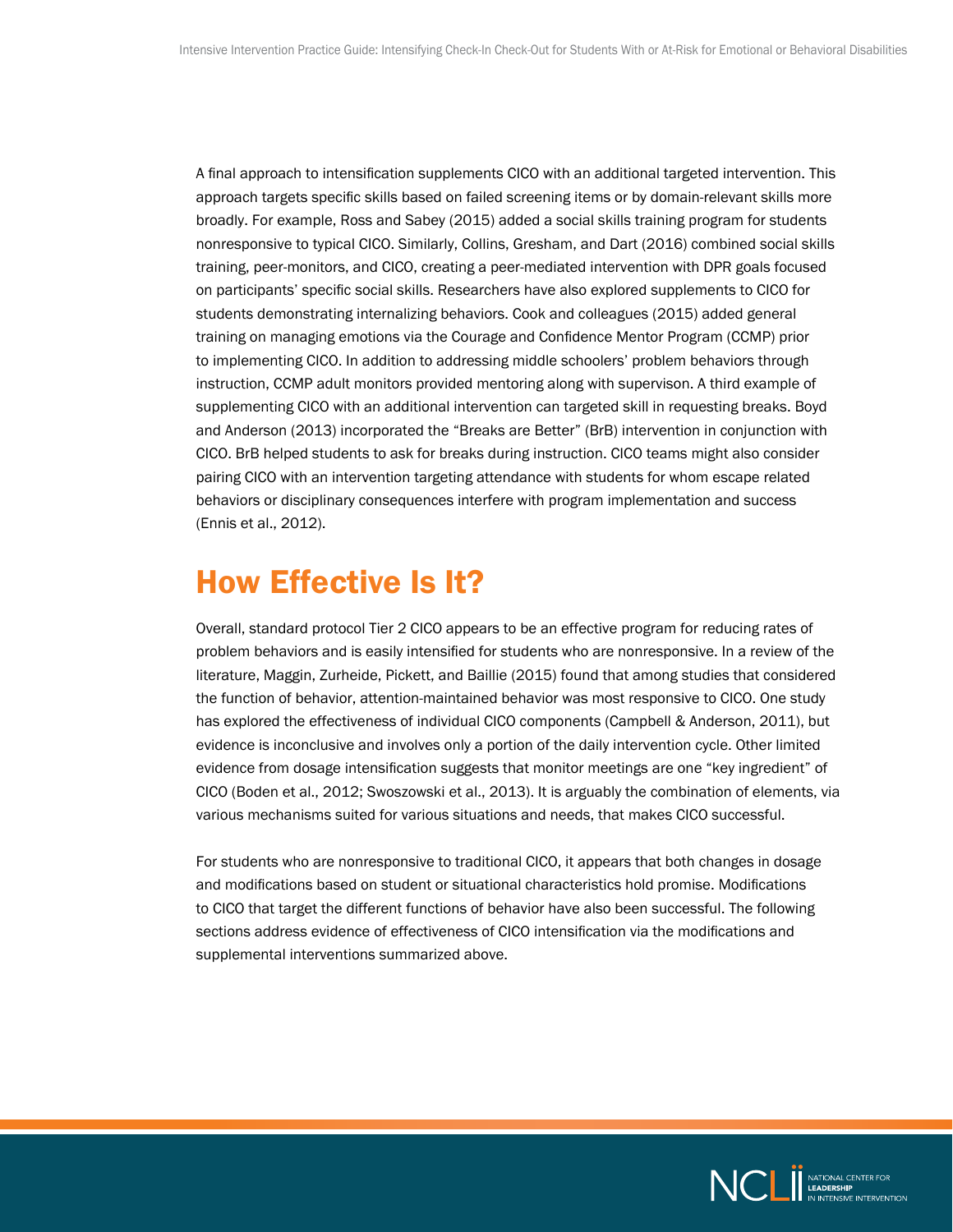#### Modifications to Typical CICO

CICO individualized to student needs has been effective in a improving a number of student outcomes. In a study offering exeption from an academic task in order to target escapemaintained behaviors, the modified CICO had significant benefits for students both in promoting academic engagement and in decreasing disruptive behavior compared to typical CICO (Kilgus et al., 2016). Swoszowski and colleagues (2013) found a dosage increase (the addition of a midday "check-up") was effective in improving a non-responder's problem behavior as compared to his performance during typical CICO. In another iteration that specifically targeted peer attention maintained behavior by individualizing reinforcers, problem behavior decreased for students across reading and math settings (Campbell & Anderson, 2008). The individualized reinforcer was effective in promoting generalization of more desirable school behavior.

#### CICO + Additional Interventions

As summarized above, many studies have combined CICO with an additional behavioral intervention. Two of these studies did not demonstrate effectiveness. The addition of daily social skills training for non-responders yielded no clear effects, as there was high variability in the data for all participants during all phases (Ross & Sabey, 2015). Similarly, when applying CCMP prior to CICO, Cook and colleagues (2015) documented a reduction in internalizing behaviors. However, there is no data to support the effectiveness of that intervention in combination with later participation in CICO. Despite these findings, some studies have found positive effects for combing interventions to supplement CICO.

Two additional studies demonstrated positive results for combined interventions. Boyd and Anderson's (2013) combination of BrB and CICO resulted in a drastic decrease in problem behaviors for all participants (i.e., 84%, 39%, and 81%). Collins and colleagues (2016) did find positive outcomes when CICO was combined with social skills training that was implemented via peer-interventionists in lieu of adult mentors. In this version, social skills training resulted in findings with a moderate effect size for the relationship between peer-mediated CICO and participant social skills. In addition, there was a significant increase in appropriate social skills for all participants as measured by a teacher rating scale (i.e., SSIS-RS). These results were achieved working with students exposed to CICO for the first time, with teacher-selected target skills for the training, and with goals developed for those specific social skills. This emerging evidence suggests domain-specific intervention that does not target individual student needs may be less effective than intensification that individualizes various flexible aspects of CICO. However, there is insufficient evidence to substantiate such a link at this time.

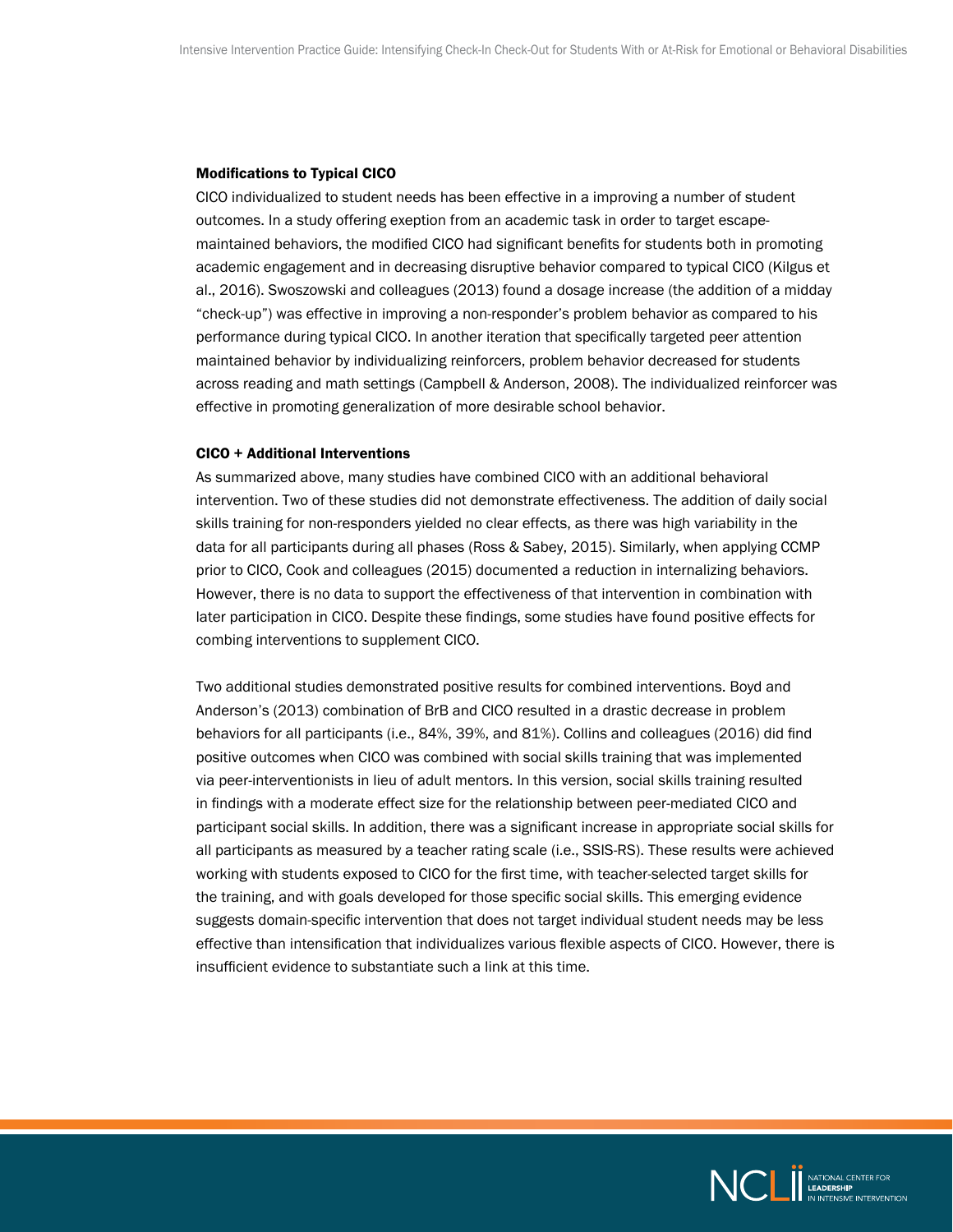### <span id="page-7-0"></span>How Adequate Is The Research Base On Intensified CICO?

#### Reviews of the Research

In a recent review of the research, Maggin and colleagues (2015) employed the *What Works Clearinghouse* standards to evaluate 22 studies focusing on CICO as a Tier 2 intervention. Based on analysis of data across 5 single-case studies, the researchers concluded that there is sufficient evidence for CICO to be classified as an evidence-based practice. The 17 group studies, however, did not meet that standard. The authors recommend researchers conduct future studies that more formally consider the function of participant behavior to verify the intervention's effectiveness for other behaviors (e.g., escape-maintained).

In a second review, Wolfe et al. (2015) used the standards proposed by Horner et al. (2005) and Gersten et al. (2005) to evaluate 16 studies. Overall, the researchers concluded that there is sufficient data to support the use of CICO as an evidence-based practice for students who exhibit behaviors maintained by adult attention. They found there was not enough data to meet the standard for an evidence-based practice for behaviors maintained by other functions. These reviews establish the adequacy of evidence for CICO as a Tier 2 intervention and serves as a backdrop for a discussion about the evidence base for intensified CICO.

#### Research on Intensified CICO

Overall, there is a wide research base for intensified CICO as a targeted intervention strategy. Several single-case and group design studies have been conducted in diverse settings and with students of all ages. While individual studies are methodologically sound, CICO has not consistently met the effect size standards to be considered an evidence-based practice. Although there are promising results in existing studies, and researchers have implemented experimental methods to test intensification of CICO, there is limited research focusing on students whose problem behaviors persist with implementation of typical CICO. In this respect, the evidence base is as yet inadequate. In addition, there is not a sufficient research base of experimental studies that focus on each method of intensification. These promising practices require further studies in order to recommend modifications to CICO as an effective intensive intervention backed by scientific evidence.

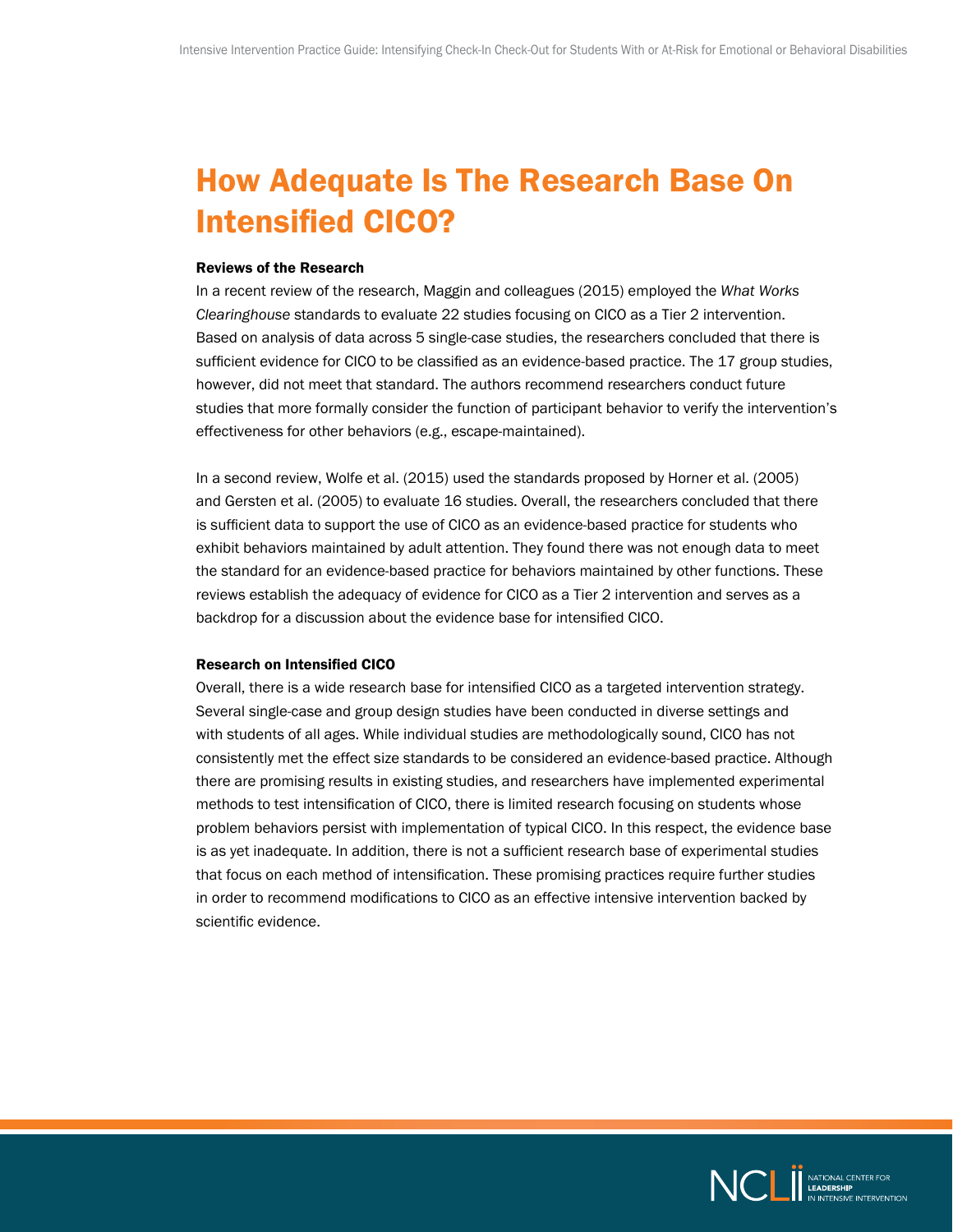#### <span id="page-8-0"></span>How Practical Is It?

Teachers, students, and parents commonly rate CICO as easy to implement, helpful and worth the time and effort, making it a "user friendly" intervention (Hawken & Horner, 2003). CICO is easily intensified and adapted to be responsive to student characteristics and can be successfully used across multiple school contexts and grades. Flexible in its implementation, CICO has been intensified to meet individual needs of students who have diverse behavioral functions or are considered at-risk for developing severe problem behaviors (Boyd & Anderson, 2013; Cook et al., 2015). At least some individualized versions rely on changes to the flexible aspects of CICO and might be similarly cost effective, at least in comparison to developing a separate intensive intervention.

From a pragmatic stance, CICO is a feasible and efficient program. Day to day procedures for CICO typically only require two school personnel to implement. In some cases, peers are able to act as student interventionists, carrying out the check-in and check-out processes with other students themselves, further alleviating the need for additional school personnel (Collins, 2006). While most schools also employ a CICO team to analyze data and oversee implementation, this team usually meets bi-weekly and consists of members of the school's behavior or SWPBIS team. As an additional feasibility factor, CICO can be considered a temporary intervention for some students. In one study, students responsive to the traditional intervention moved from teacher-ratings to self-rating with results similar to or better than the traditional CICO phase (Miller, Dufrene, Olmi, Tingstrom, & Filce, 2015). In a systematic review of the standard CICO literature, 81% of the studies collected social validity data, and there was a consistently high rate of support for the targeted intervention (Wolfe et al., 2015). This indicates CICO to be a well-accepted, cost-effective, and adequately manageable intervention.

#### What Questions Remain?

Questions remain about whether CICO can be modified (and how best to do so) for students who require a more intensive or individualized program. Individualized CICO's effectiveness for acquisition vs. performance deficits and attention vs. escape maintained behaviors is not yet clear. For students who do not respond to traditional CICO and therefore demonstrate the most persistent problem behaviors, the following questions remain: How "individualized" does CICO need to be? Which intensifications are most helpful? Finally, which essential standard protocol features might most successfully be modified? Relatedly, it is unclear what would result from expanding CICO's flexibility to emphasize specific environmental antecedents and consequences. We know little about the types of alterations to the learning environment, or to the mentor or setting of CICO, that might help address barriers to improved class behavior within standard CICO (Myers, Briere, & Simonsen, 2010; Swoszowski, 2014).

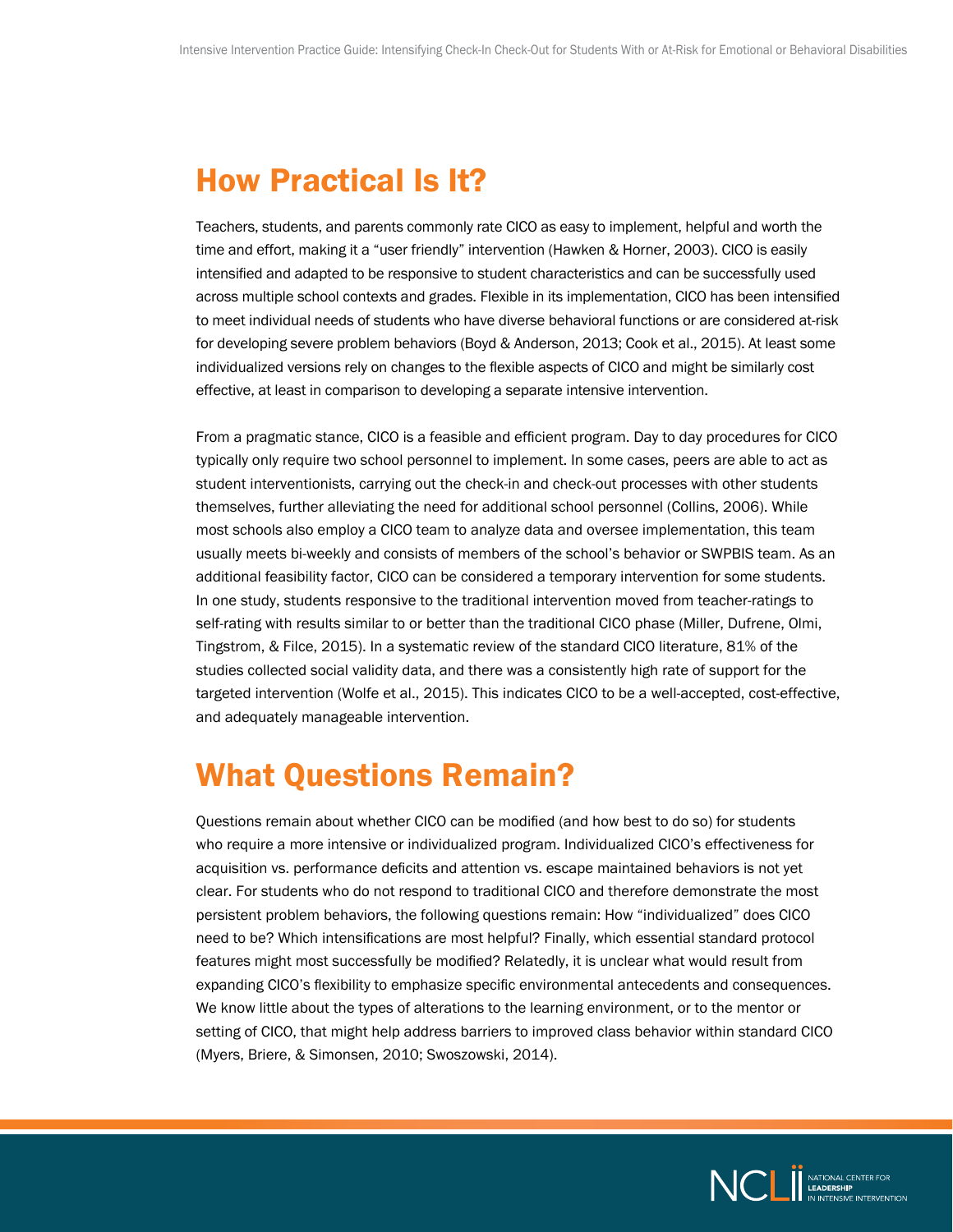#### <span id="page-9-0"></span>Where Can I Learn More?

- General CICO online resources: [www.pbis.org](http://www.pbis.org)
- Intensified CICO online resources: [www.pbisworld.com/tier-3/check-in-check-out-cico/](http://www.pbisworld.com/tier-3/check-in-check-out-cico/)
- For a step by step description of how educators might intensify behavior intervention from traditional CICO see the following article:

Wehby, J. H., & Kern, L. (2014). Intensive behavior intervention: What it is, what is its evidence base, and why do we need to implement now? *Teaching Exceptional Children, 46*, 38-44.

#### References

- Boden, L. J., Ennis, R. P., & Jolivette, K. (2012). Implementing Check In/Check Out for students with intellectual disability in self-contained classrooms. *Teaching Exceptional Children, 45*, 32- 39. doi: 10.1177/004005991204500105
- Boyd, R. J., & Anderson, C. M. (2013). Breaks are better: A tier II social behavior intervention. *Journal of Behavioral Education, 22*, 348–365. doi: 10.1007/s10864-013-9184-2
- Campbell, A., & Anderson, C. M. (2008). Enhancing effects of check-in/check-out with function based support. *Behavioral Disorders, 33*, 233–245. [www.ccbd.net/publications/behavioraldisorders](http://www.ccbd.net/publications/behavioraldisorders)
- Campbell, A., & Anderson, C. M. (2011). Check-in/check-out: A systematic evaluation and component analysis. *Journal of Applied Behavior Analysis, 44*, 315–326. doi: 10.1901/ jaba.2011.44-315
- Collins, T. A., Gresham, F. M., & Dart, E. H. (2016). The effects of peer-mediated check-in/check-out on the social skills of socially neglected students. *Behavior Modification, 40*, 568–588. doi: 10.1177/0145445516643066
- Cook, C. R., Xie, S. R., Earl, R. K., Lyon, A. R., Dart, E., & Zhang, Y. (2015). Evaluation of the courage and confidence mentor program as a Tier 2 intervention for middle school students with identified internalizing problems. *School Mental Health, 7*, 132–146. doi: 10.1007/s12310- 014-9137-5
- Crone, D. A., Hawken, L. S., & Horner, R. H. (2010). *Responding to problem behavior in schools: The Behavior Education Program*. Guilford Press.

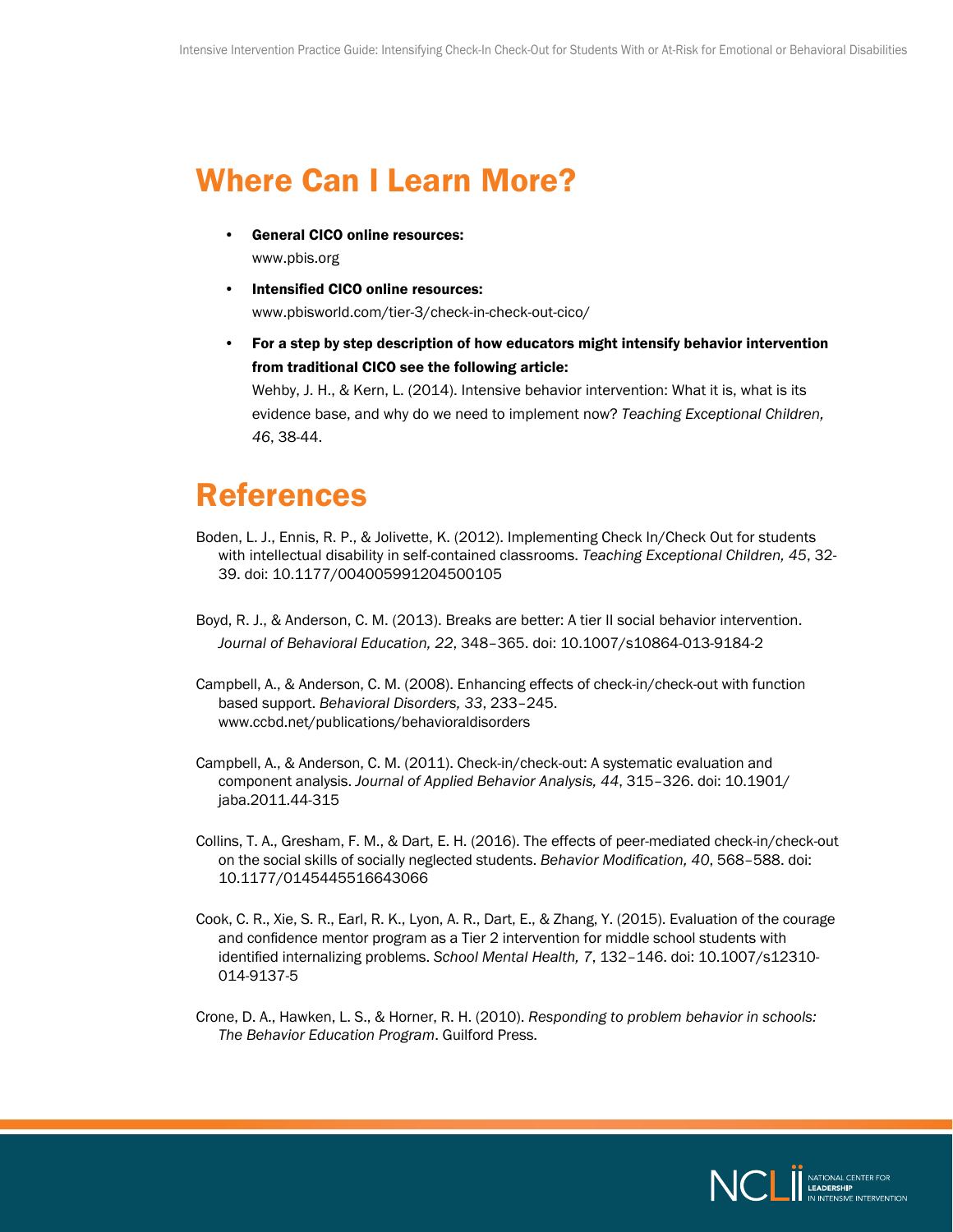- Ennis, R. P., Jolivette, K., Swoszowski, N. C., & Johnson, M. L. (2012). Secondary prevention efforts at a residential facility for students with emotional and behavioral disorders: Functionbased check-in, check-out. *Residential Treatment for Children & Youth, 29*, 79–102. doi: 10.1080/0886571X.2012.669250
- Everett, S., Sugai, G., Fallon, L., Simonsen, B., & O'Keefe, B. (2011). School-wide tier II interventions: Check-in check-out getting started workbook. OSEP Center on Positive Behavioral Interventions and Supports.
- Filter, K. J., McKenna, M. K., Benedict, E. A., Horner, R. H., Todd, A., & Watson, J. (2007). Check in/check out: A post-hoc evaluation of an efficient, secondary-level targeted intervention for reducing problem behaviors in schools. *Education and Treatment of Children, 30*, 69–84. doi: <http://doi.org/10.1353/etc.2007.0000>.
- Gersten, R., Fuchs, L. S., Compton, D., Coyne, M., Greenwood, C., & Innocenti, M. S. (2005). Quality indicators for group experimental and quasi-experimental research in special education. *Exceptional Children, 71,* 149–164. doi: <http://dx.doi.org/10.1177>
- Hawken, L. S., Bundock, K., Kladis, K., O'Keeffe, B., & Barrett, C. A. (2014). Systematic review of the check-in, check-out intervention for students at risk for emotional and behavioral disorders. *Education and Treatment of Children, 37*, 635–658. doi: 10.1353/etc.2014.0030
- Hawken, L. S., O'Neill, R. E., & MacLeod, K. S. (2011). An investigation of the impact of function of problem behavior on effectiveness of the behavior education program (BEP). *Education and Treatment of Children, 34*, 551–574. doi: 10.1353/etc.2011.0031
- Horner, R. H., Carr, E. G., Halle, J., McGee, G., Odom, S., & Wolery, M. (2005). The use of singlesubject research to identify evidence-based practice in special education. *Exceptional Children, 71*, 165–179. doi:<http://dx.doi.org/10.1177>
- Kilgus, S. P., Fallon, L. M., & Feinberg, A. B. (2016). Function-based modification of check-in/ check-Out to influence escape-maintained behavior. *Journal of Applied School Psychology, 32*, 24-45. doi: </b>10.1080/15377903.2015.1084965
- Lane, K. L., Capizzi, A. M., Fisher, M. H., & Ennis, R. P. (2012). Secondary prevention efforts at the middle school level: An application of the behavior education program. *Education and Treatment of Children, 35*, 51–90. doi:<http://dx.doi.org/10.1080/0886571X.2012.669250>
- Maggin, D. M., Zurheide, J., Pickett, K. C., & Baillie, S. J. (2015). A systematic evidence review of the check-in/check-out program for reducing student challenging behaviors. *Journal of Positive Behavior Interventions, 17*, 197–208. doi:10.1177/1098300715573630
- March, R. E., & Horner, R. H. (2002). Feasibility and contributions of functional behavioral assessment in schools. *Journal of Emotional and Behavioral Disorders, 10*, 158–170. doi: <http://dx.doi.org/10.1177/10634266020100030401>

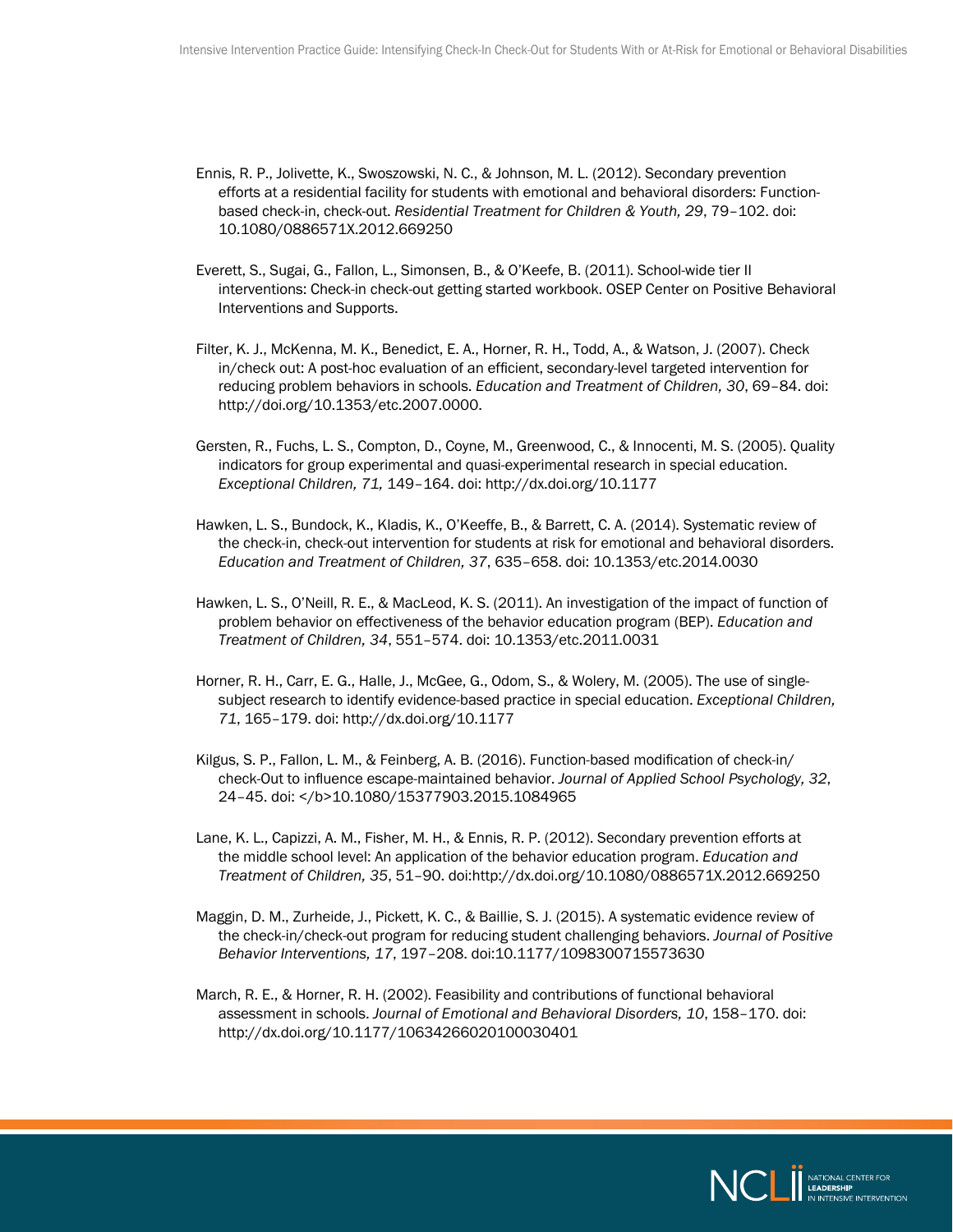- McIntosh, K., Campbell, A. L., Carter, D. R., & Rossetto Dickey, C. (2009). Differential effects of a tier two behavior intervention based on function of problem behavior. *Journal of Positive Behavior Interventions, 11*, 82–93. doi:10.1177/1098300708319127
- Miller, L. M., Dufrene, B. A., Olmi, D. J., Tingstrom, D., & Filce, H. (2015). Self-monitoring as a viable fading option in check-in/check-out. *Journal of School Psychology, 53*, 121–135. doi: </ b>[10.1016/j.jsp](http://10.1016/j.jsp).2014.12.004
- Myers, D. M., Briere III, D. E., & Simonsen, B. (2010). Lessons Learned from Implementing a Checkin/Check-out Behavioral Program in an Urban Middle School. *Beyond Behavior, 19*, 21–27. [www.ccbd.net/publications/beyondbehavior](http://www.ccbd.net/publications/beyondbehavior)
- Ross, S. W., & Sabey, C. V. (2015). Check-in check-out + social skills: Enhancing the effects of check-in check-out for students with social skill deficits. *Remedial and Special Education, 36*, 246–257. doi: 10.1177/0741932514553125
- Simonsen, B., Myers, D., & Briere, D. E. (2011). Comparing a behavioral check-in/checkout (CICO) intervention to standard practice in an urban middle school setting using an experimental group design. *Journal of Positive Behavior Interventions, 13*, 31–48. doi: </ b>10.1177/1098300709359026
- Sugai, G., & Horner, R. R. (2006). A promising approach for expanding and sustaining school-wide positive behavior support. *School Psychology Review, 35*, 245–259. [http://naspjournals.org/](http://naspjournals.org/loi/spsr) [loi/spsr](http://naspjournals.org/loi/spsr)
- Swoszowski, N. C. (2014). Adapting a Tier 2 behavioral intervention, check-in/checkout, to meet students' needs. *Intervention in School and Clinic, 49*, 211–218. doi: 10.1177/1053451213509485
- Swoszowski, N. C., Jolivette, K., Fredrick, L. D., & Heflin, L. J. (2012). Check in/check out: Effects on students with emotional and behavioral disorders with attention- or escape-maintained behavior in a residential facility. *Exceptionality, 20*, 163–178. doi: 10.1080/09362835.2012.694613
- Swoszowski, N. C., McDaniel, S. C., Jolivette, K., & Melius, P. (2013). The effects of tier II checkin/check-out including adaptation for non-responders on the off-task behavior of elementary students in a residential setting. *Education and Treatment of Children, 36*, 63–79. doi: 10.1353/etc.2013.0024
- Todd, A. W., Campbell, A. L., Meyer, G. G., & Horner, R. H. (2008). The effects of a targeted intervention to reduce problem behaviors: Elementary school implementation of check in-check out. *Journal of Positive Behavior Interventions, 10*, 46–55. doi: 10.1177/1098300707311369
- Wolfe, K., Pyle, D., Charlton, C. T., Sabey, C. V., Lund, E. M., & Ross, S. W. (2015). A systematic review of the empirical support for check-in check-out. *Journal of Positive Behavior Interventions, 18*, 74–88. doi: 10.1177/1098300715595957

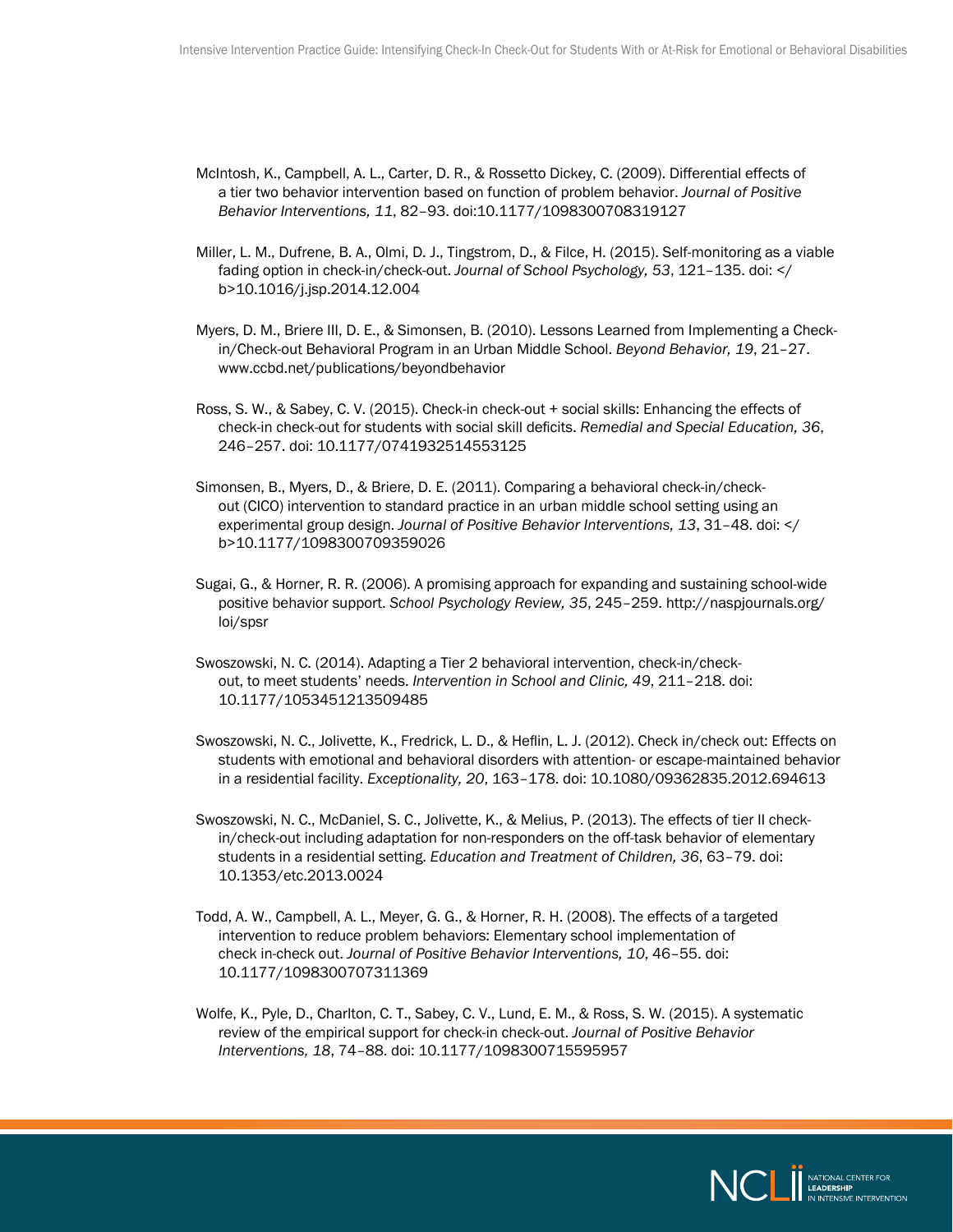### <span id="page-12-0"></span>Figure 1.

Example of DPR that can be used with block scheduling. Reprinted from *School-Wide Tier II Interventions: Check-In Check-Out Getting Started Workbook* by Everett, S., Sugai, G., Fallon, L., Simonsen, B., & O'Keefe, B. Copyright (2011) by OSEP Center on Positive Behavioral Interventions and Supports and University of Connecticut. Reprinted with permission.

| Name:                                        |                     |                                            |                |              |              |                                           | Date:            |              |                |                       |              |                |  |
|----------------------------------------------|---------------------|--------------------------------------------|----------------|--------------|--------------|-------------------------------------------|------------------|--------------|----------------|-----------------------|--------------|----------------|--|
| <b>GOAL</b>                                  | <b>SAFETY</b>       |                                            |                |              |              | <b>ORGANIZATION</b><br><b>ACHIEVEMENT</b> |                  |              |                | <b>RESPECT</b>        |              |                |  |
|                                              |                     | Turn in my work<br>Keep my hands to myself |                |              |              |                                           | Complete my work |              |                | Raise my hand to talk |              |                |  |
| Red Block 1                                  | $\mathsf{O}\xspace$ | $\mathbf{1}$                               | $\overline{2}$ | $\mathsf{O}$ | $\mathbf 1$  | $\overline{2}$                            | $\mathsf O$      | $\mathbf{1}$ | $\overline{2}$ | $\mathsf{O}$          | $\mathbf{1}$ | $\overline{2}$ |  |
| Red Block 2                                  | $\mathsf O$         | $\mathbf{1}$                               | $\overline{2}$ | $\mathbf 0$  | $\mathbf{1}$ | $\overline{2}$                            | $\mathsf O$      | $\mathbf{1}$ | $\overline{2}$ | $\mathsf{O}$          | $\mathbf{1}$ | $\overline{2}$ |  |
| Red Block 3                                  | 0                   | $\mathbf{1}$                               | $\overline{2}$ | 0            | $\mathbf{1}$ | $\overline{2}$                            | $\mathsf{O}$     | $\mathbf{1}$ | $\overline{2}$ | $\mathsf{O}$          | $\mathbf{1}$ | $\overline{2}$ |  |
| Red Block 4                                  | $\mathsf O$         | $\mathbf{1}$                               | $\overline{2}$ | $\mathbf 0$  | 1            | $\overline{2}$                            | 0                | $\mathbf{1}$ | $\overline{2}$ | $\mathsf O$           | $\mathbf{1}$ | $\overline{2}$ |  |
| Blue Block 1                                 | $\mathsf O$         | $\mathbf 1$                                | $\overline{2}$ | $\mathsf O$  | 1            | $\overline{2}$                            | 0                | $\mathbf 1$  | $\overline{2}$ | $\mathsf O$           | $\mathbf{1}$ | $\overline{2}$ |  |
| Blue Block 2                                 | $\mathsf{O}$        | $\mathbf{1}$                               | $\overline{2}$ | 0            | $\mathbf{1}$ | $\overline{2}$                            | $\mathsf{O}$     | $\mathbf{1}$ | $\overline{2}$ | $\mathsf{O}$          | $\mathbf{1}$ | $\overline{2}$ |  |
| Blue Block 3                                 | $\mathsf{O}\xspace$ | $\mathbf{1}$                               | $\overline{2}$ | $\mathsf O$  | $\mathbf 1$  | $\overline{2}$                            | $\mathsf O$      | $\mathbf 1$  | $\overline{2}$ | $\mathsf O$           | $\mathbf 1$  | $\overline{2}$ |  |
| Blue Block 4                                 | $\mathsf{O}$        | $\mathbf 1$                                | $\overline{2}$ | $\mathsf O$  | $\mathbf 1$  | $\overline{2}$                            | $\mathsf O$      | $\mathbf 1$  | $\overline{2}$ | $\mathsf O$           | $\mathbf 1$  | $\overline{2}$ |  |
| <b>Total Points:</b>                         |                     |                                            |                |              |              |                                           |                  |              |                |                       |              |                |  |
| Key<br>$2 =$ Great<br>$1-OK$<br>0=Tough time |                     |                                            |                |              |              |                                           |                  |              |                |                       |              |                |  |
|                                              |                     |                                            |                |              |              |                                           |                  |              |                |                       |              |                |  |
| Signatures: _______________                  |                     |                                            |                |              |              |                                           |                  |              |                |                       |              |                |  |

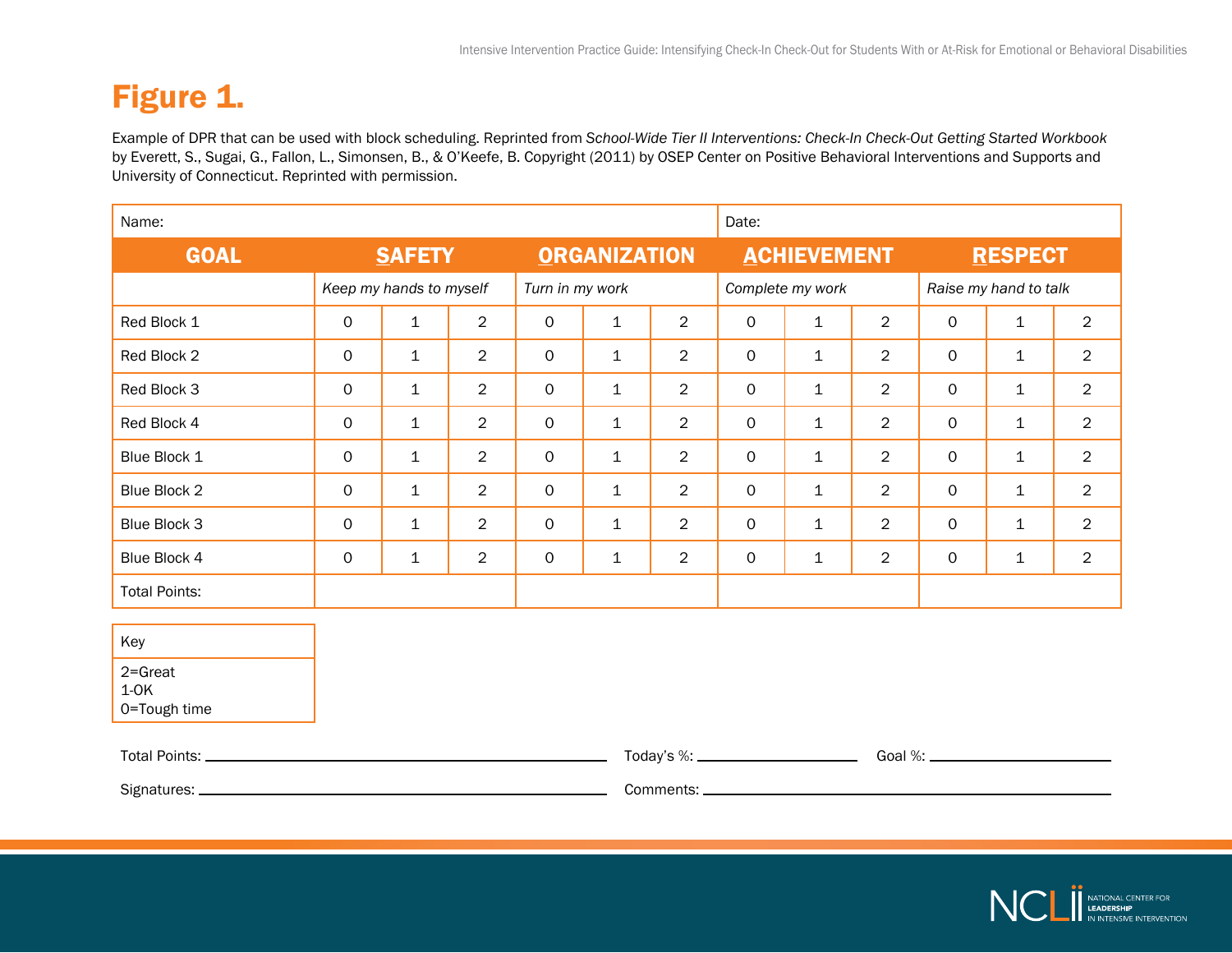### <span id="page-13-0"></span>Figure 2.

Example of DPR that can be used in middle school. Reprinted from *School-Wide Tier II Interventions: Check-In Check-Out Getting Started Workbook* by Everett, S., Sugai, G., Fallon, L., Simonsen, B., & O'Keefe, B. Copyright (2011) by OSEP Center on Positive Behavioral Interventions and Supports and University of Connecticut. Reprinted with permission.

| Period #                  | Name:                                |                |              |                    |                                         |                | Date:             |              |                |  |
|---------------------------|--------------------------------------|----------------|--------------|--------------------|-----------------------------------------|----------------|-------------------|--------------|----------------|--|
|                           | $3 =$ Great $2 = OK$ $1 = Try$ Again |                |              |                    |                                         |                |                   |              |                |  |
| (Teacher Initial)         | <b>Safe</b>                          |                |              | <b>Responsible</b> |                                         |                | <b>Respectful</b> |              |                |  |
| Period 1 (                | 3                                    | $\overline{2}$ | 1            | 0                  | $\mathbf{1}$                            | $\overline{2}$ | $\mathsf{O}$      | $\mathbf{1}$ | $\overline{2}$ |  |
| Period 2 (                | 3                                    | $\overline{2}$ | 1            | $\mathsf{O}$       | $\mathbf{1}$                            | $\overline{2}$ | $\circ$           | $\mathbf{1}$ | $\overline{2}$ |  |
| Period 3 (___________)    | 3                                    | $\overline{2}$ | 1            | $\mathsf{O}$       | $\mathbf{1}$                            | $\overline{2}$ | $\mathbf 0$       | 1            | $\overline{2}$ |  |
| Period $4$ (____________) | 3                                    | $\overline{2}$ | $\mathbf 1$  | $\mathsf{O}$       | $\mathbf{1}$                            | $\overline{2}$ | $\circ$           | $\mathbf{1}$ | $\overline{2}$ |  |
| Period 5 (                | 3                                    | $\overline{2}$ | $\mathbf{1}$ | $\mathbf 0$        | $\mathbf 1$                             | $\overline{2}$ | $\mathbf 0$       | $\mathbf 1$  | $\overline{2}$ |  |
| Period 6 (                | 3                                    | $\overline{2}$ | $\mathbf{1}$ | $\mathsf{O}$       | $\mathbf 1$                             | $\overline{2}$ | $\mathbf 0$       | $\mathbf 1$  | $\overline{2}$ |  |
| Today's Goal              |                                      |                |              |                    | Today's Total Points ___________<br>/48 |                |                   |              |                |  |

| Signatures & Comments                        |  |  |  |  |  |  |
|----------------------------------------------|--|--|--|--|--|--|
| CICO Coordinator ___________________________ |  |  |  |  |  |  |
|                                              |  |  |  |  |  |  |
|                                              |  |  |  |  |  |  |
|                                              |  |  |  |  |  |  |
|                                              |  |  |  |  |  |  |
|                                              |  |  |  |  |  |  |